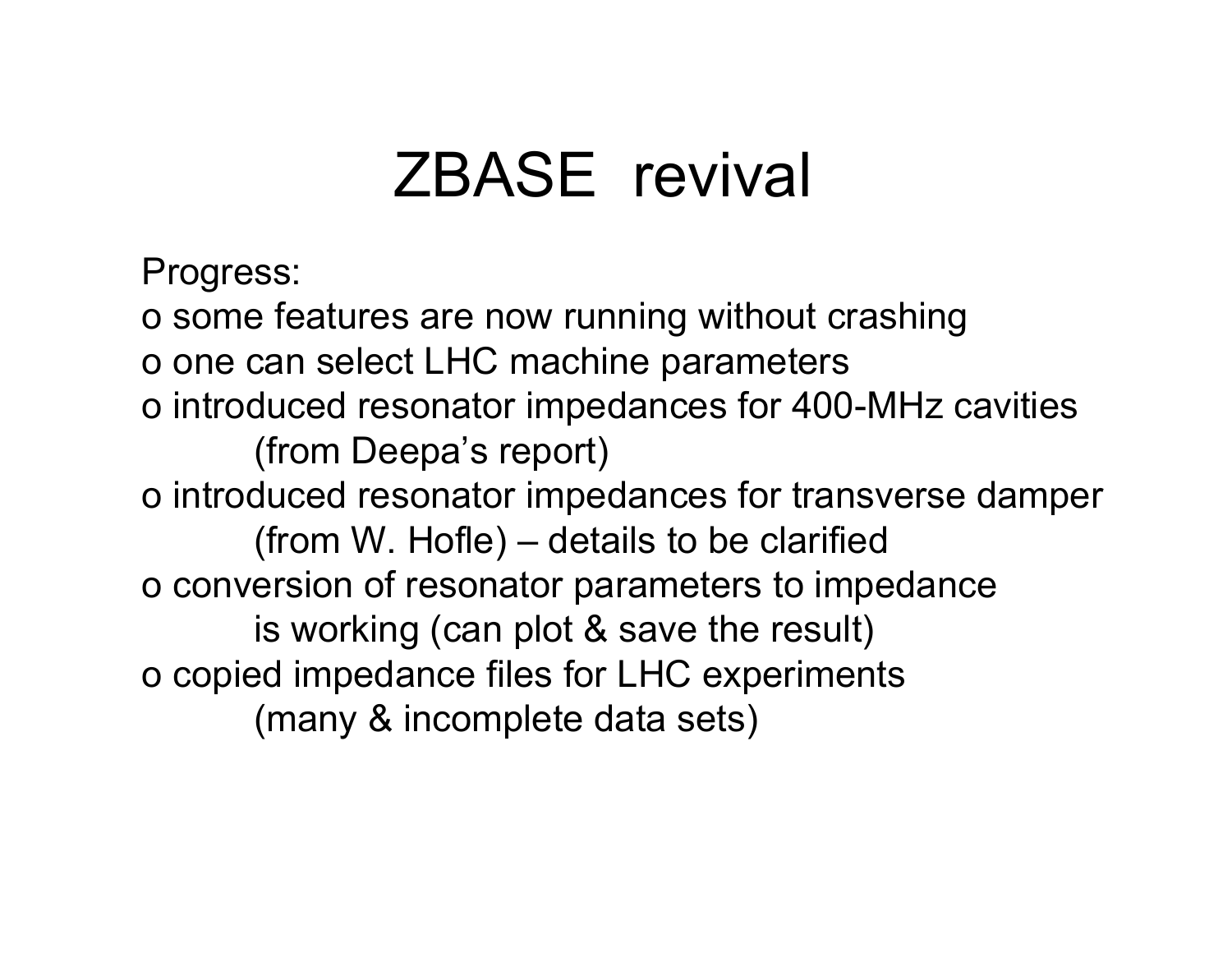*Problems encountered / features to be added:*

o Many path variables were set incorrectly (at least for lxplus)

 $\rightarrow$  fixed for the moment, may not work on other platforms o Mkimpedance which creates impedance data for resonator was wrong in the transverse plane (factor 2 Pi missing & shunt impedance variable was overwritten!!); factor >20 error, funny impedance shaper o Mkimpedance also does not order in frequency o summing impedances does not seem to work o treatment of beta function somewhat obscure (enters at various places)

o need to account for local beta when summing transverse impedances

o resistive wall impedance type(s) must be added

o  $Z_{\mathcal{T}}$  low-frequency limits & Z/n independent of HOM data o data for LHC experiments *RZRk*?

$$
\frac{Z}{n} = -i \frac{R_S}{Q} \frac{f_{rev}}{f_R}
$$

*Q*

ω

*R*

*S*

2

 $\|T\|$ 

=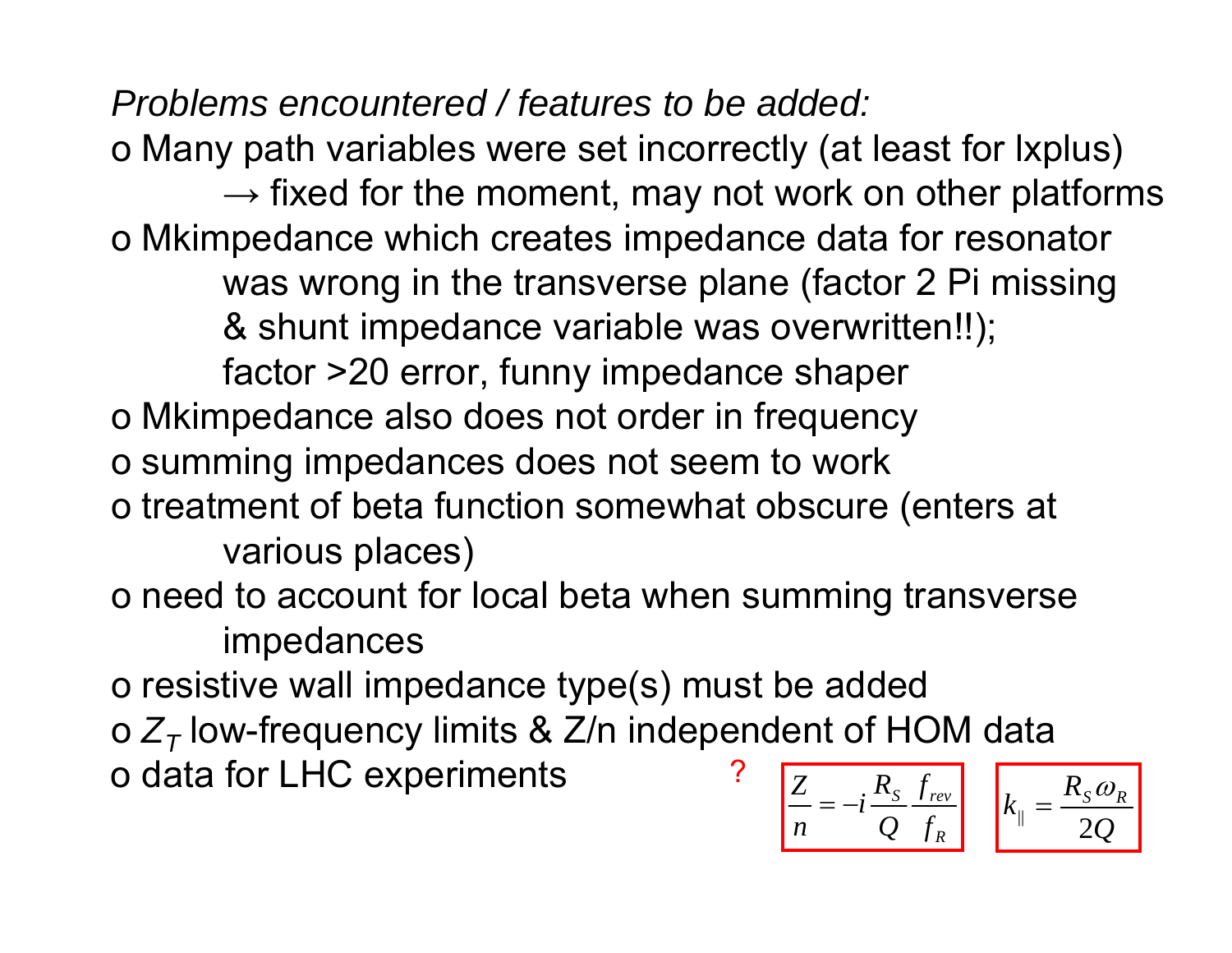| drwxr-xr-x                      | 4 zdata | si | 2048 Feb 17 1997 alice     |
|---------------------------------|---------|----|----------------------------|
| drwxr-xr-x                      | 4 zdata | si | 2048 Sep 11<br>1998 alice  |
| drwxr-xr-x                      | 4 zdata | si | 2048 Jul 27 1998 alice-v   |
| drwxr-xr-x                      | 4 zdata | si | 2048 Jul 27<br>1998 alice- |
| drwxr-xr-x                      | 4 zdata | si | 2048 Jul 27<br>1998 alice- |
| drwxr-xr-x                      | 4 zdata | si | 1999 alice-<br>2048 Dec 9  |
| drwxr-xr-x                      | 4 zdata | si | 2048 Sep 7 1998 alice-     |
| drwxr-xr-x                      | 4 zdata | si | 2048 Dec 11<br>1996 atlas  |
| drwxr-xr-x                      | 4 zdata | si | 1996 atlas<br>2048 Dec 11  |
| drwxr-xr-x                      | 4 zdata | si | 1997 cms<br>2048 Apr 17    |
| drwxr-xr-x                      | 4 zdata | si | 2048 Apr 22<br>1998 cms-   |
| drwxr-xr-x                      | 4 zdata | si | 2048 Apr 22<br>1998 cms-   |
| drwxr-xr-x                      | 4 zdata | si | 1998 cms-<br>2048 Apr 22   |
| drwxr-xr-x                      | 4 zdata | si | 1998 cms<br>2048 May 27    |
| drwxr-xr-x                      | 4 zdata | si | 2048 May 27<br>1998 cms-   |
| drwxr-xr-x                      | 4 zdata | si | 2048 May 27<br>1998 cms-   |
| drwxr-xr-x                      | 4 zdata | si | 2048 May 10<br>2000 cms    |
| drwxr-xr-x                      | 4 zdata | si | 2048 May 10<br>2000 cms    |
| drwxr-xr-x                      | 4 zdata | si | 2048 Nov 20<br>1996 cmsl   |
| drwxr-xr-x                      | 4 zdata | si | 2048 Nov 20<br>1996 cmsl   |
| drwxr-xr-x                      | 4 zdata | si | 2048 Nov 20<br>1996 cmsl   |
| drwxr-xr-x                      | 4 zdata | si | 2048 Nov 20<br>1996 cmsl   |
| drwxr-xr-x                      | 4 zdata | si | 2048 Nov 20<br>1996 cmsl   |
| drwxr-xr-x                      | 4 zdata | si | 1996 cmsl<br>2048 Nov 20   |
| drwxr-xr-x                      | 4 zdata | si | 2048 Apr 8 1999 cms-to     |
| drwxr-xr-x                      | 4 zdata | si | 2048 Apr 9<br>1999 cms-t   |
| drwxr-xr-x                      | 4 zdata | si | 2048 Apr 12 1999 cms-1     |
| drwxr-xr-x                      | 4 zdata | si | 2048 Aug 5 1996 cms-       |
| drwxr-xr-x                      | 4 zdata | si | 2048 Jul 8 1997 felix2     |
| drwxr-xr-x                      | 4 zdata | si | 2048 Jul 8 1997 felix2-1   |
| drwxr-xr-x                      | 4 zdata | si | 1997 felix2-<br>2048 Jul 8 |
| drwxr-xr-x                      | 4 zdata | si | 2048 Jul 8 1997 felix2-8   |
| drwxr-xr-x 4 zdata              |         | si | 2048 Jul 8 1997 felix2-8   |
| drwxr-xr-x 4 zdata              |         | si | 2048 Jul 8 1997 felix2-9   |
| drwxr-xr-x 4 zdata              |         | si | 2048 Sep 18 1997 felix-    |
| drwxr-xr-x 4 zdata              |         | si | 2048 Sep 18 1997 felix-    |
| $d$ rwyr-yr-y $\Delta$ zdata si |         |    | 2048 Apr 17 1997 lhc-h     |

| drwxr-xr-x         | 4 zdata | si | 2048 Feb 17 1997 alice                   |
|--------------------|---------|----|------------------------------------------|
| drwxr-xr-x         | 4 zdata | si | 2048 Sep 11 1998 alice-nozdc             |
| drwxr-xr-x         | 4 zdata | si | 2048 Jul 27 1998 alice-vers1-jul98       |
| drwxr-xr-x         | 4 zdata | si | 2048 Jul 27 1998 alice-vers2-jul98       |
| drwxr-xr-x         | 4 zdata | si | 2048 Jul 27 1998 alice-vers3-jul98       |
| drwxr-xr-x         | 4 zdata | si | 2048 Dec 9 1999 alice-vers4-dec99        |
| drwxr-xr-x         | 4 zdata | si | 2048 Sep 7 1998 alice-zdc                |
| drwxr-xr-x         | 4 zdata | si | 2048 Dec 11 1996 atlas                   |
| drwxr-xr-x         | 4 zdata | si | 2048 Dec 11 1996 atlas-urmel             |
| drwxr-xr-x         | 4 zdata | si | 2048 Apr 17 1997 cms                     |
| drwxr-xr-x         | 4 zdata | si | 2048 Apr 22 1998 cms-dec97               |
| drwxr-xr-x         | 4 zdata | si | 2048 Apr 22 1998 cms-dec97-0.4tap        |
| drwxr-xr-x         | 4 zdata | si | 2048 Apr 22 1998 cms-dec97-1.4tap        |
| drwxr-xr-x         | 4 zdata | si | 2048 May 27 1998 cms-dec97-20cm          |
| drwxr-xr-x         | 4 zdata | si | 2048 May 27 1998 cms-dec97-20cm-10cmtap  |
| drwxr-xr-x         | 4 zdata | si | 2048 May 27 1998 cms-dec97-20cm-20cmtap  |
| drwxr-xr-x         | 4 zdata | si | 2048 May 10 2000 cms-highlumi2-april2000 |
| drwxr-xr-x         | 4 zdata | si | 2048 May 10 2000 cms-highlumi-april2000  |
| drwxr-xr-x         | 4 zdata | si | 2048 Nov 20 1996 cmshighlumi-mafia       |
| drwxr-xr-x         | 4 zdata | si | 2048 Nov 20 1996 cmshighlumi-stst-mafia  |
| drwxr-xr-x         | 4 zdata | si | 2048 Nov 20 1996 cmshighlumi-urmel       |
| drwxr-xr-x         | 4 zdata | si | 2048 Nov 20 1996 cmslowlumi-mafia        |
| drwxr-xr-x         | 4 zdata | si | 2048 Nov 20 1996 cmslowlumi-stst-mafia   |
| drwxr-xr-x         | 4 zdata | si | 2048 Nov 20 1996 cmslowlumi-urmel        |
| drwxr-xr-x         | 4 zdata | si | 2048 Apr 8 1999 cms-totem                |
| drwxr-xr-x         | 4 zdata | si | 2048 Apr 9 1999 cms-totem-20 cmtaper     |
| drwxr-xr-x         | 4 zdata | si | 2048 Apr 12 1999 cms-totem-50cmtaper     |
| drwxr-xr-x         | 4 zdata | si | 2048 Aug 5 1996 cms-withrfscreen         |
| drwxr-xr-x         | 4 zdata | si | 2048 Jul 8 1997 felix2                   |
| drwxr-xr-x         | 4 zdata | si | 2048 Jul 8 1997 felix2-11 cmscr          |
| drwxr-xr-x         | 4 zdata | si | 2048 Jul 8 1997 felix2-6cmscr            |
| drwxr-xr-x 4 zdata |         | si | 2048 Jul 8 1997 felix2-8cmscr            |
| drwxr-xr-x         | 4 zdata | si | 2048 Jul 8 1997 felix2-8cmtap            |
| drwxr-xr-x         | 4 zdata | si | 2048 Jul 8 1997 felix2-9cmscr            |
| drwxr-xr-x         | 4 zdata | si | 2048 Sep 18 1997 felix-centralpart       |
| drwxr-xr-x         | 4 zdata | si | 2048 Sep 18 1997 felix-outerpart         |
| drwxr-xr-x         | 4 zdata | si | 2048 Apr 17 1997 lhc-b                   |

which version shall we pick? *data look quite different from version to version; often incomplete; different designs*

> ?many possible choices for CMS

I chose the files marked by red errors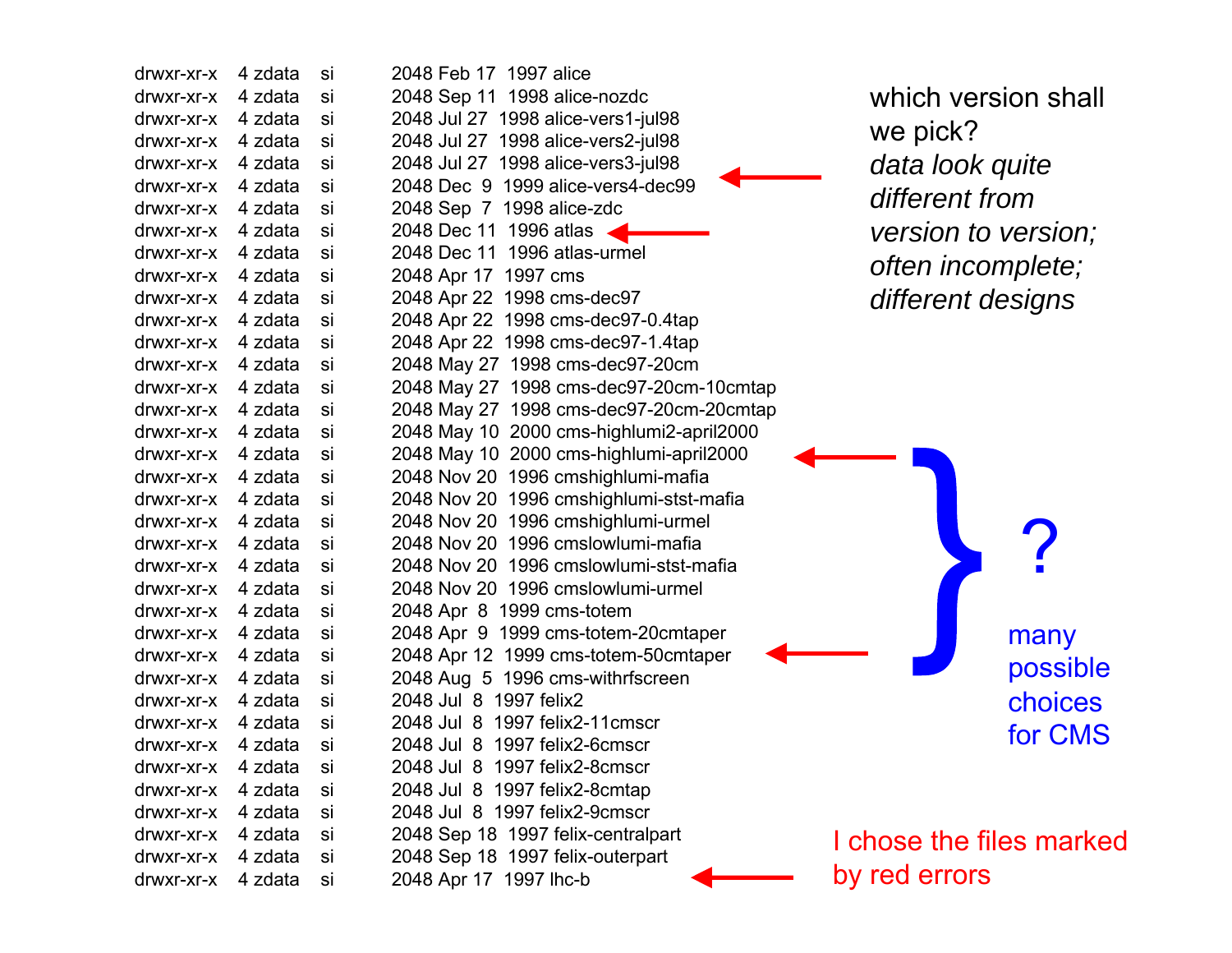

frequency [Hz]

frequency [Hz]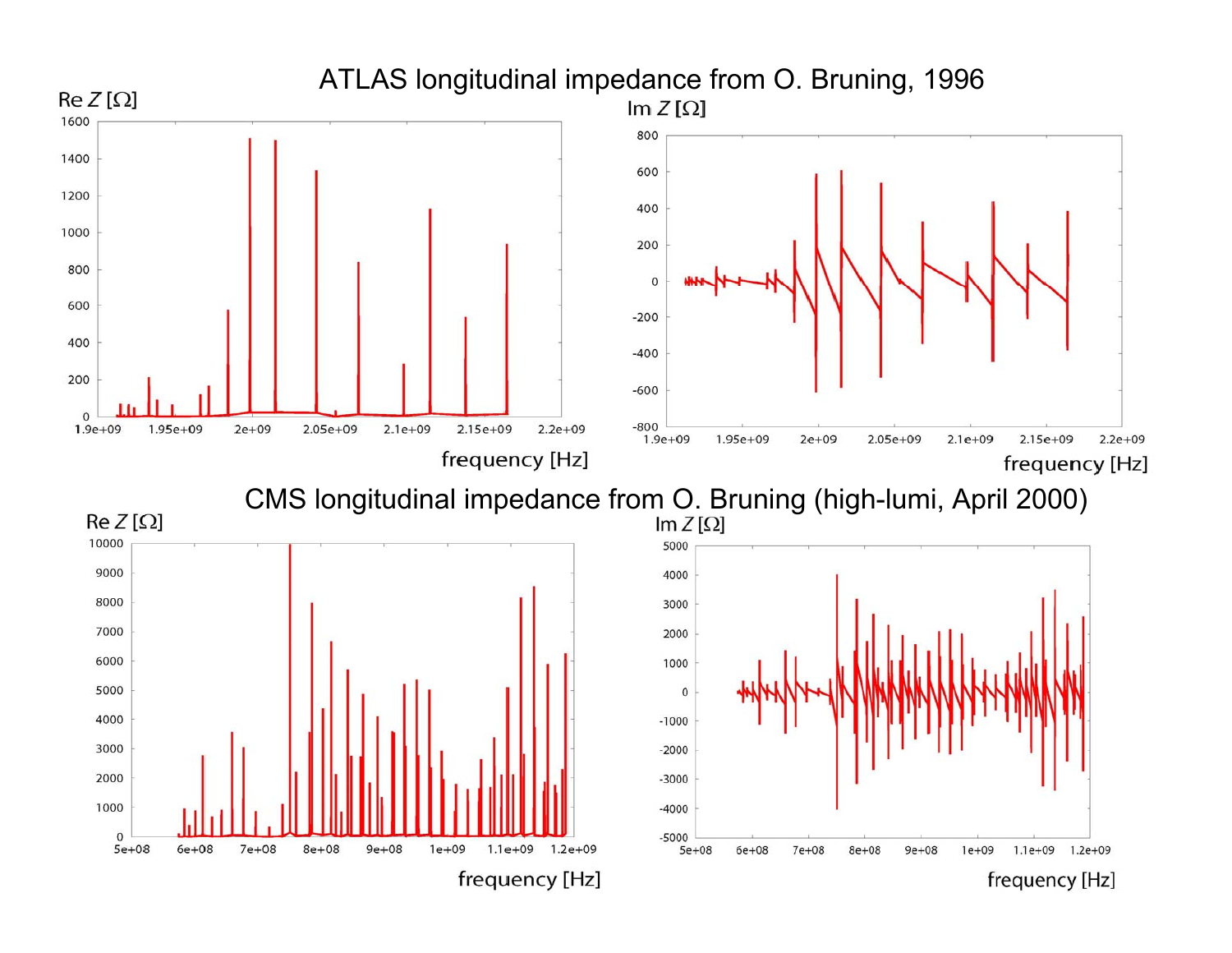

frequency [Hz]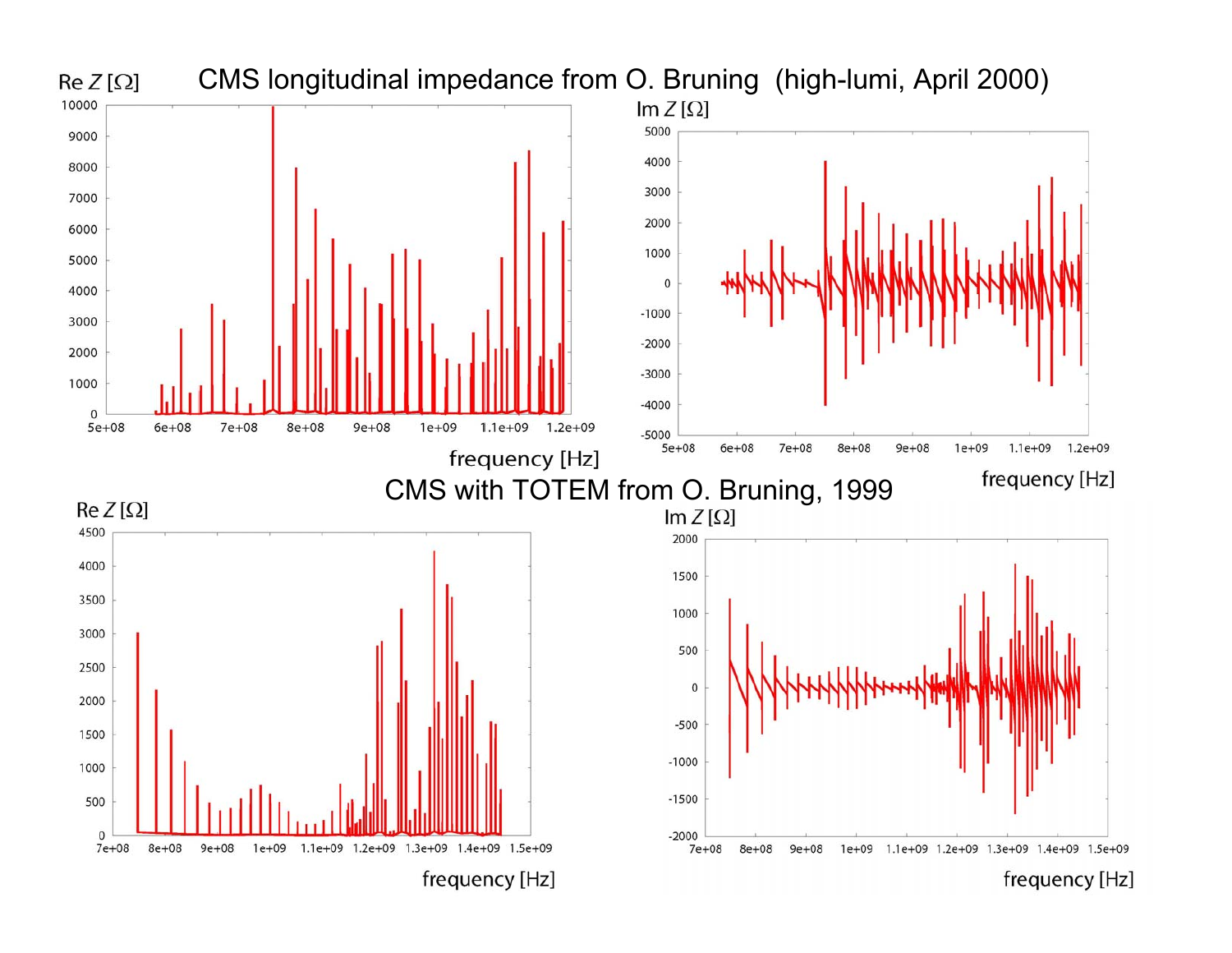

CMS longitudinal impedance from O. Bruning (high-lumi, April 2000)  $\ln Z[\Omega]$ 





frequency [Hz]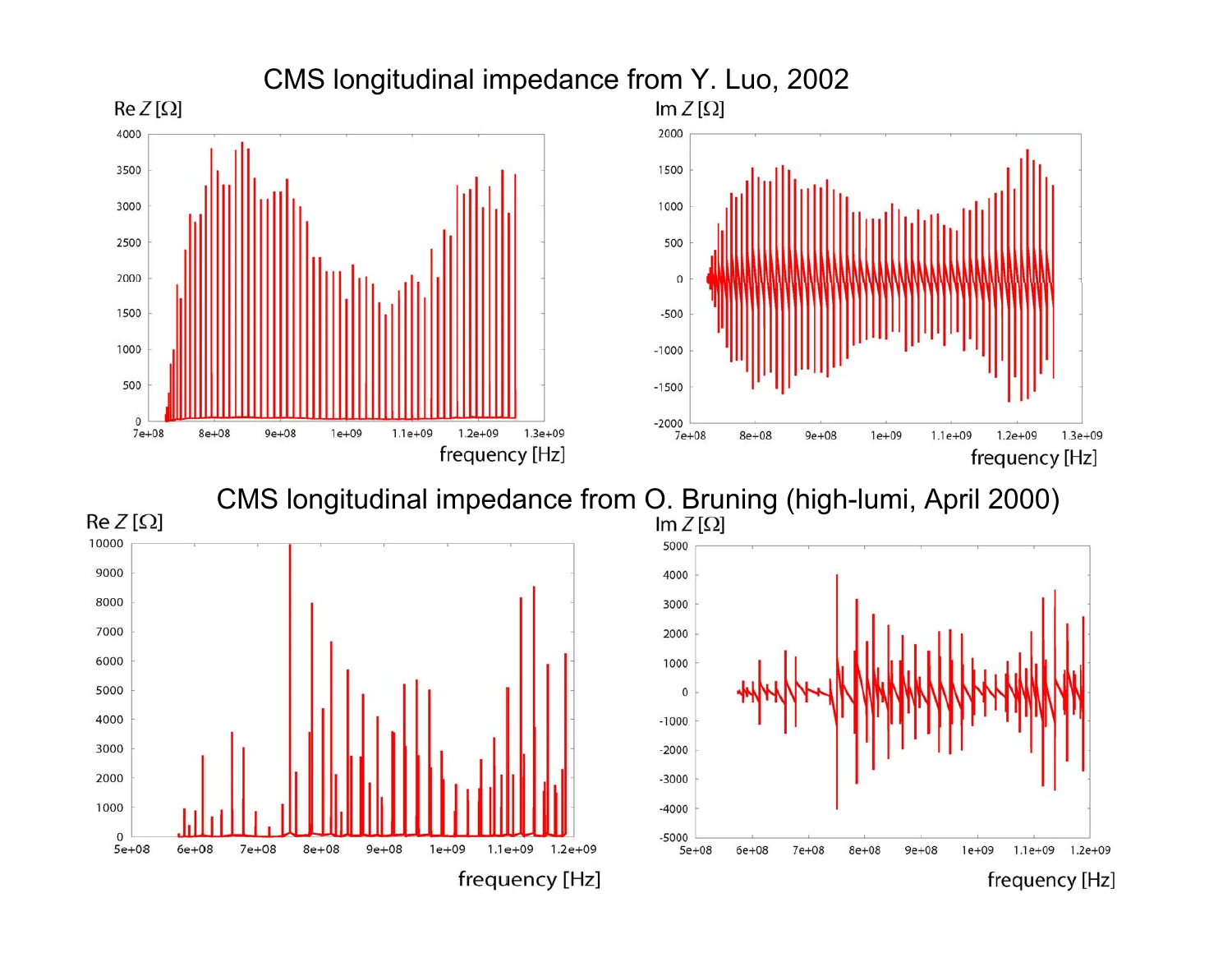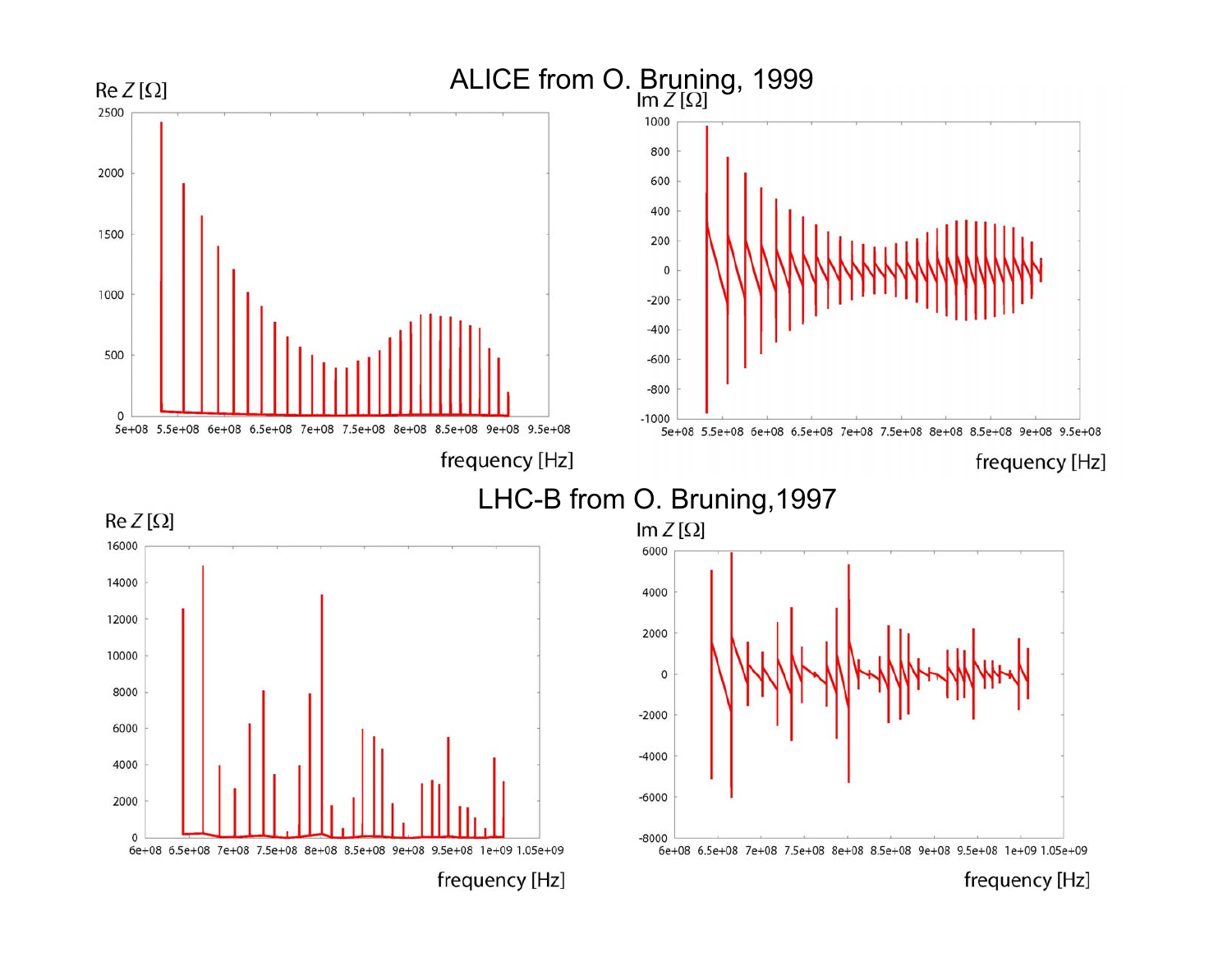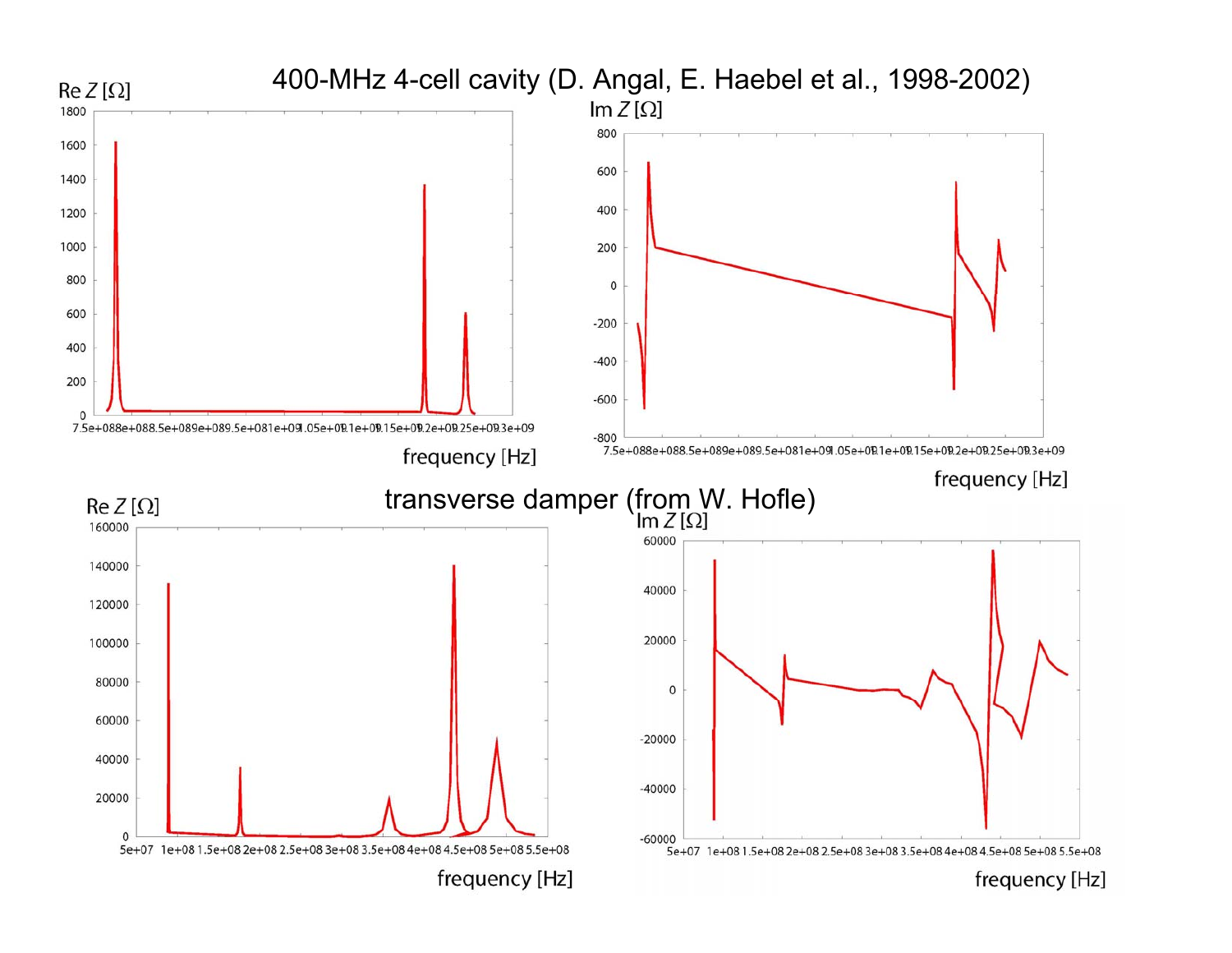which HOM data of experimental chambers are available?

|                      | longit.                   | transv.                 |
|----------------------|---------------------------|-------------------------|
| <b>ALICE</b>         | $(\ddot{\mathbb{C}})$     | $\mathbf{C}$            |
| <b>ATLAS</b>         | $(\cdot)$                 | $\left(\cdot\right)$    |
| <b>CMS high-lumi</b> | $(\dot{\mathbb{C}})$      | $\bigstar$<br>$\bullet$ |
| <b>CMS TOTEM</b>     | $(\ddot{\mathbf{\cdot}})$ | $\mathbf{C}$            |
| LHC-B                |                           |                         |

•transverse CMS data available for older calculation(why does impedance depend on lumi anyhow?)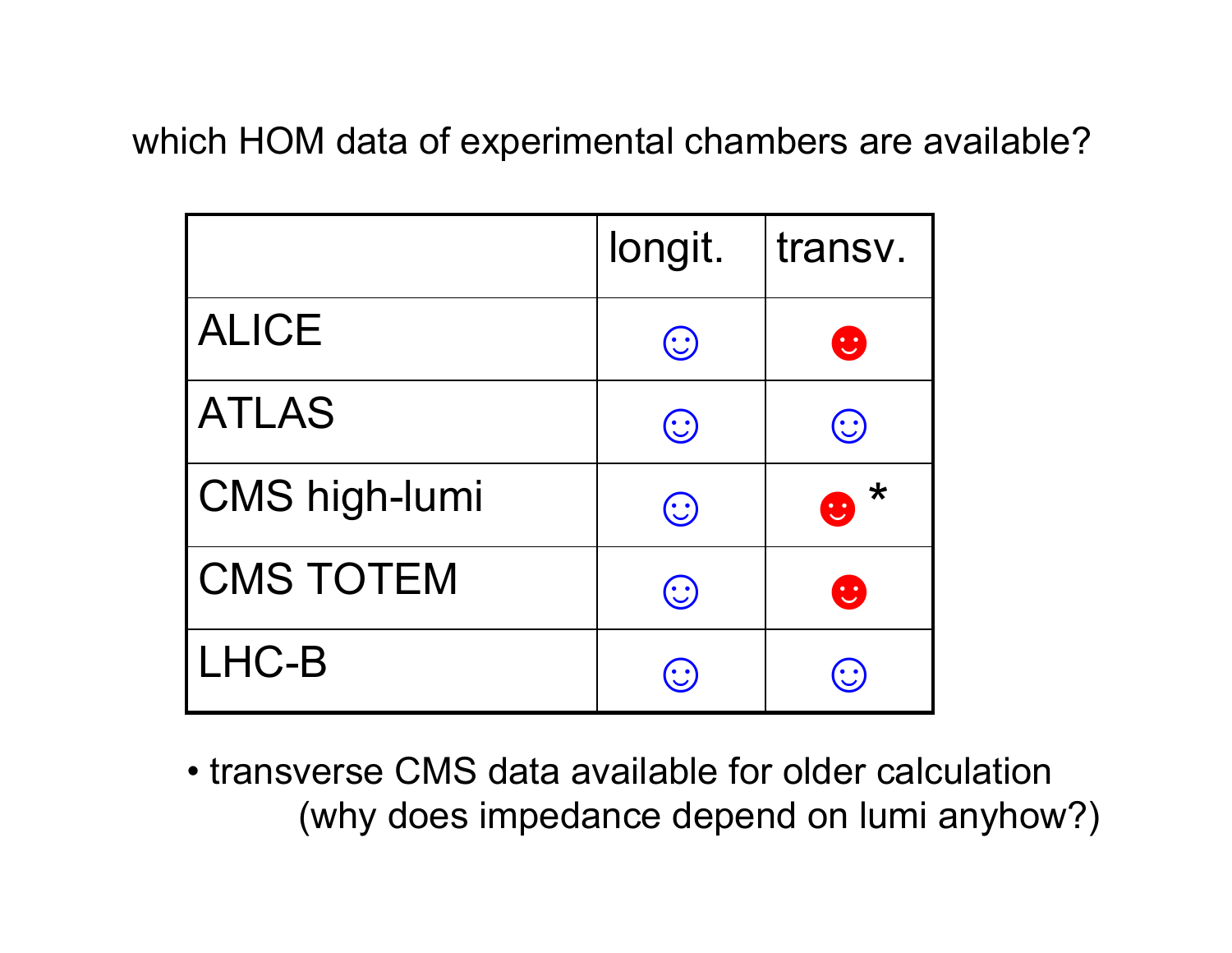## other questions

(1) Form of the transverse broadband impedance:

*Z*

LHC PN 36 quotes the following formula for the transverse broadband impedance:

$$
L_{\perp} = \frac{\omega}{c} \frac{R_s}{1 + iQ \left(\frac{\omega_R}{\omega} - \frac{\omega}{\omega_R}\right)}
$$

where  $R_{_{\mathrm{S}}}$  is in units of  $\Omega$ 

In the past I always used:

$$
Z_{\perp} = \frac{\omega_R}{\omega} \frac{Z_t}{1 + iQ \left(\frac{\omega_R}{\omega} - \frac{\omega}{\omega_R}\right)} = \frac{c}{\omega} \frac{R_s}{1 + iQ \left(\frac{\omega_R}{\omega} - \frac{\omega}{\omega_R}\right)}
$$

where  $R_{_{\mathrm{S}}}$  is in units of  $\Omega/m^2$ 

I think the second form is used when Zbase converts resonator parameters to impedance, but need to check instability routines

(2) Do both *E* and *M* modes couple to the beam?

(3) Longitudinal feedback is mentioned many times, but we don't have any.

(4) Which  $\beta$  should we take for weighting experimental chamber transverse imp.?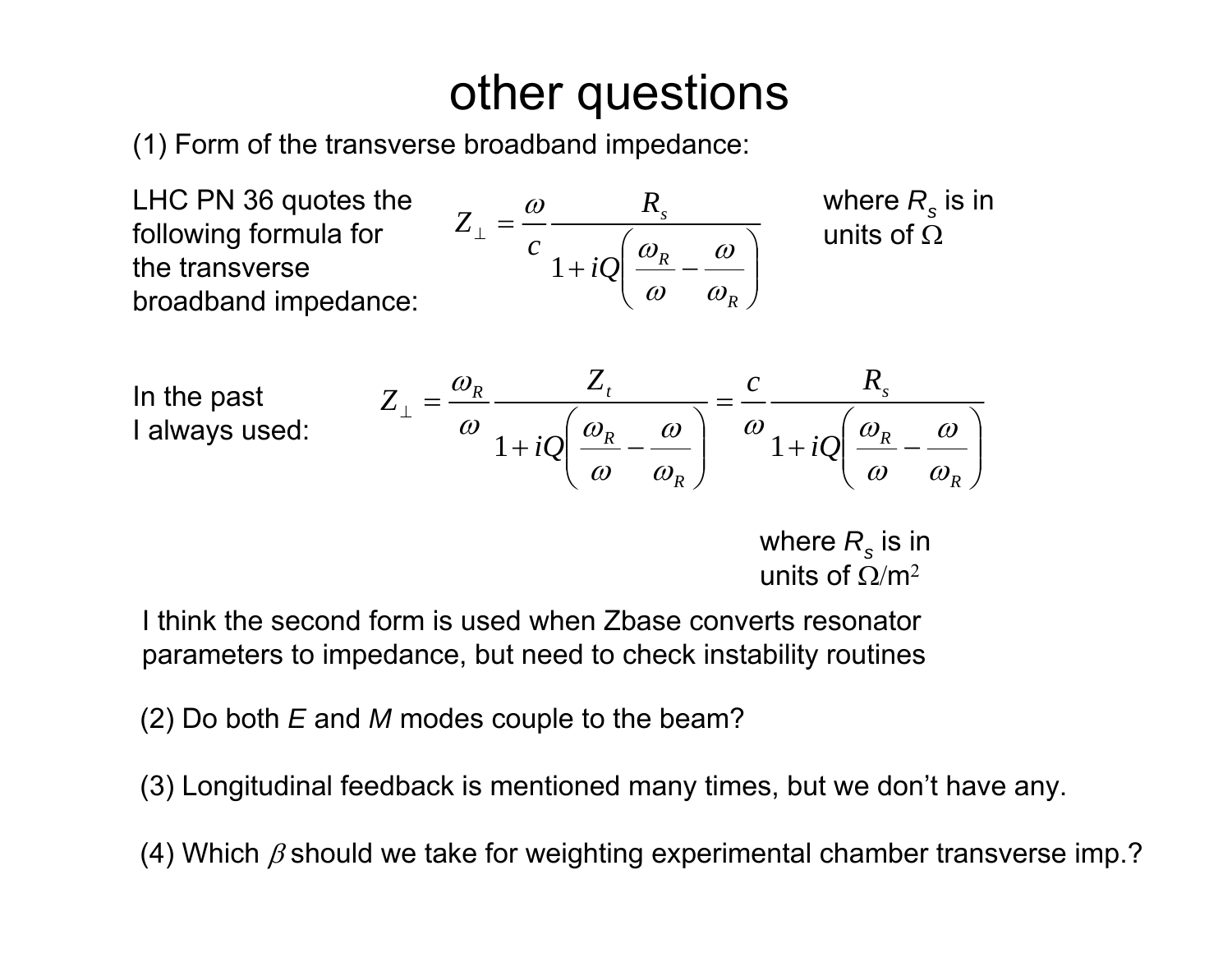## ZBASE had links to external programs ABCI, URMEL, MAFIA, MAD8

Maybe these need not be re-surrected?

We could perhaps think of making links to GdfidL (but runs on large cluster) and/or HFSS and MAD-X, at a later time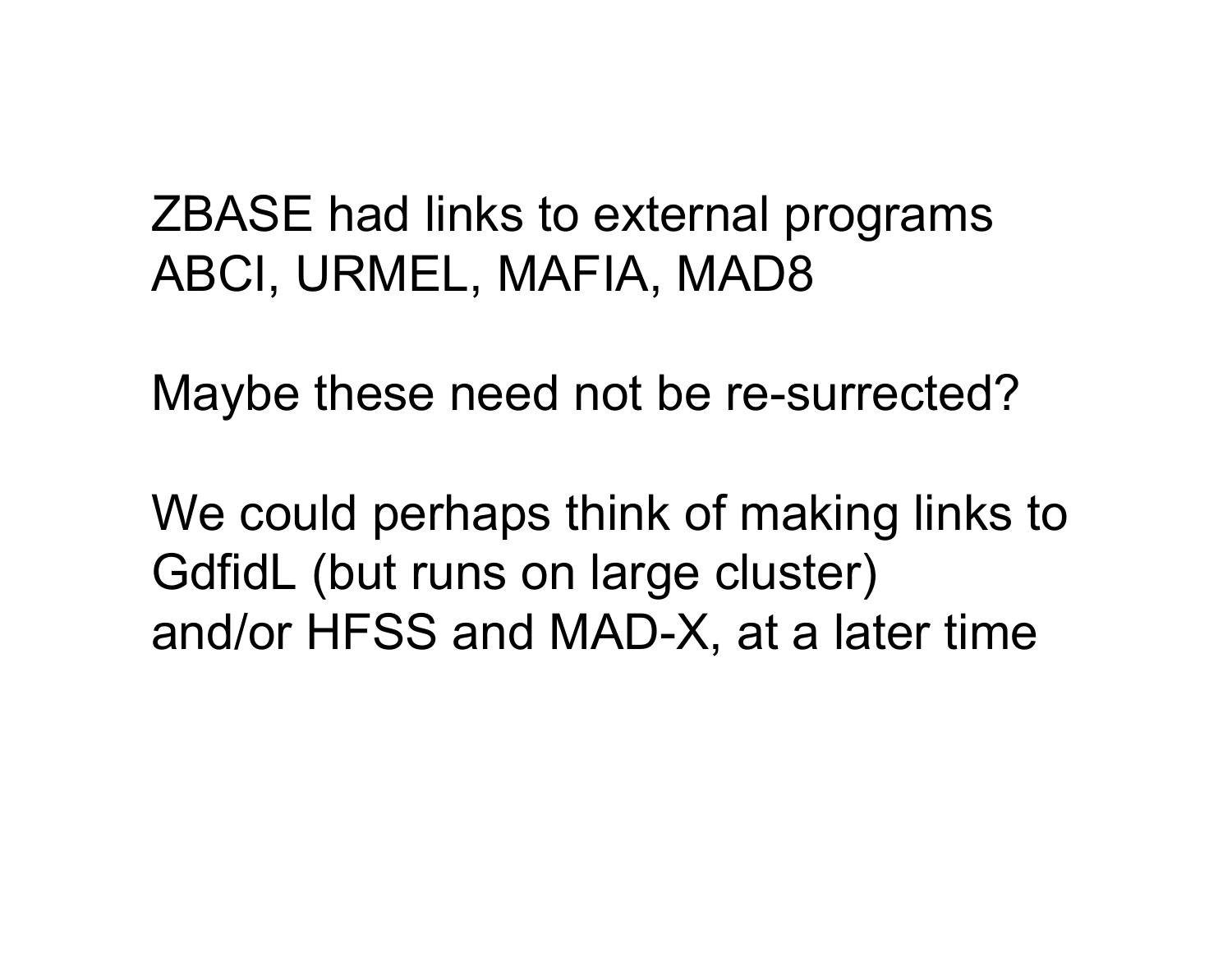#### near-term plan:

- ¾ continue debugging, experimenting & understanding
- $\triangleright$  include in a first approximation impedance of all important LHC components
- ¾ store or compute for each item transverse & longitudinal impedance
- $\triangleright$  add resistive-wall type of impedance
- ¾ compute impedance sum (no crash, correct handling of β function)